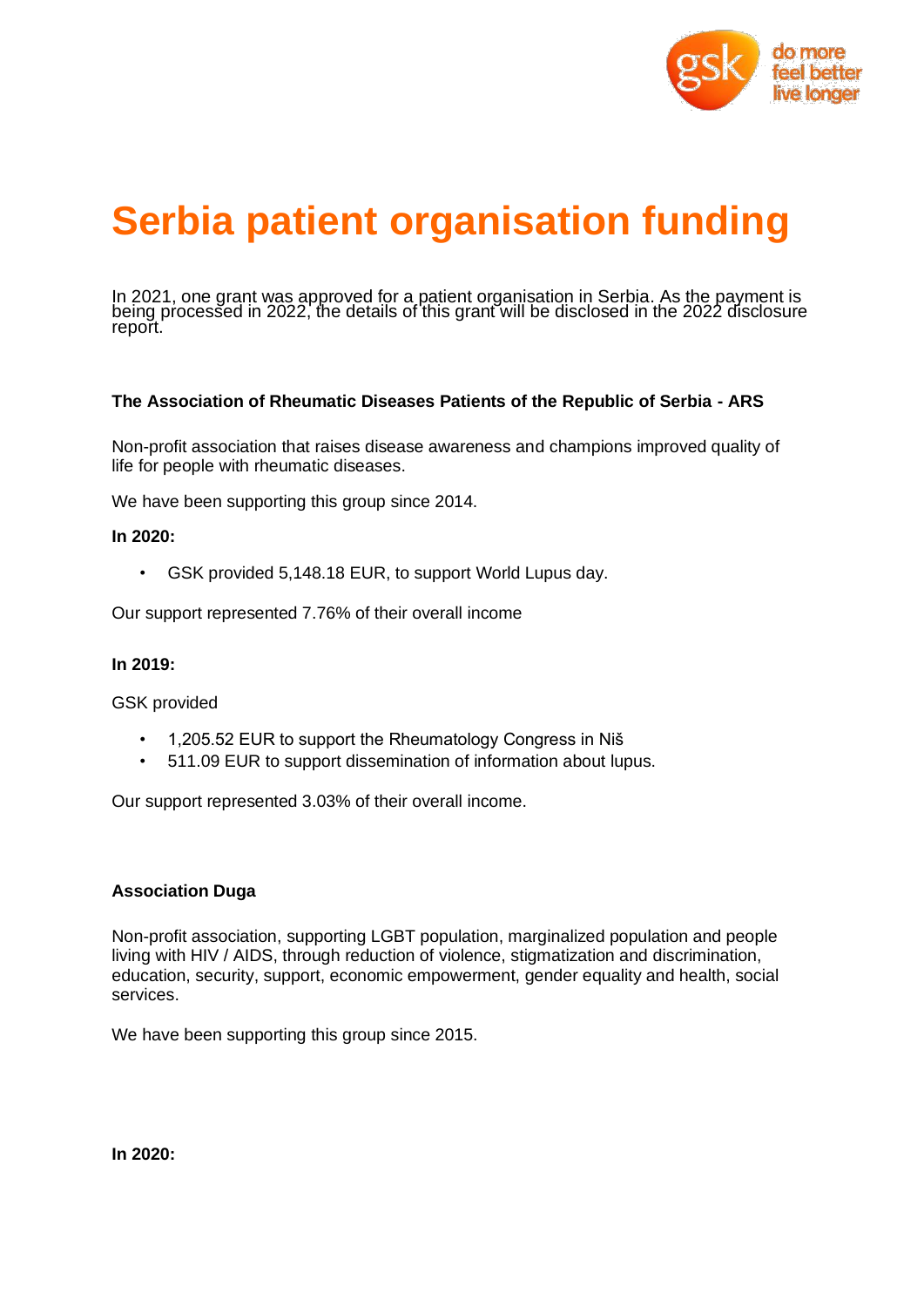• GSK provided 3,022.31 EUR to support voluntary confidential counselling and HIV testing for people living with HIV

Our support represented 3.74% of their overall income.

# **In 2019:**

GSK provided

- 4,743.06 EUR to support voluntary confidential counselling and HIV testing for people living with HIV
- 478.04 EUR to support the Regional HIV Advisory Board for patient associations.

Our support represented 2.9% of their overall income.

# **National Centre for Sexual and Reproductive Health - Potent**

The organization's mission is to promote sexual and reproductive health in Serbia, supporting people living with HIV, other chronic infections and sexually transmitted diseases.

We have been supporting this group since 2019.

## **In 2020:**

• GSK provided 1,433.77 EUR to support provision of educational materials.

Our support represented 3.28 % of their overall income.

## **In 2019:**

GSK provided

- 1,025.01 EUR to support voluntary confidential counselling and testing services for HIV patients.
- 477.84 EUR to support the Regional HIV Advisory Board for patient associations

Our support represented 3.29% of their overall income

# **Centre for palliative care and palliative medicine BELhospice**

Specialised charity organisation in Serbia that provides palliative care to cancer patients during the last phase of their illness.

We have been supporting this group since 2012.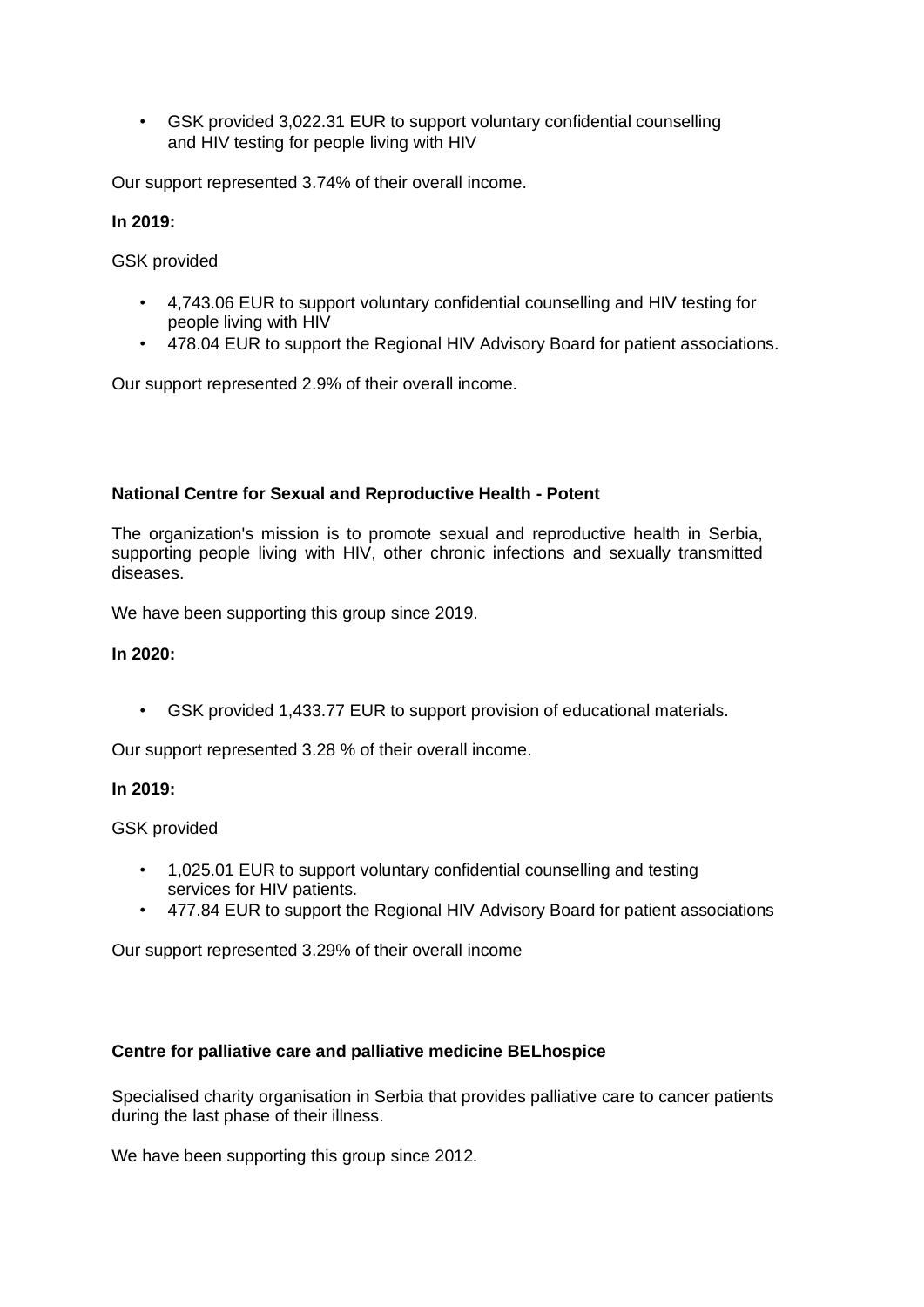#### **In 2020:**

• GSK provided 502.45 EUR, to support a humanitarian event.

Our support represented 0.15 % of their overall income.

#### **In 2019:**

GSK provided

- 1,250.00 EUR to support a charity event.
- 504.26 EUR to support a humanitarian event.

Our support represented 0.54% of their overall income.

## **Association Red Line**

Non-profit association, supporting people living with HIV and members of their families in Serbia. They provide psycho-social, legal, health and other protection, support and assistance.

We have been supporting this group since 2015.

## **In 2020:**

GSK provided

- 1,865.31 EUR to support provision of educational materials.
- 175 EUR to support education about HIV therapy.

Our support represented 8.77 % of their overall income.

# **Serbian Patient Forum**

Non-profit association with the goal of empowerment, education and support of different patient organizations in Serbia.

We have been supporting this group since 2020.

## **In 2020:**

• GSK provided 1,507.48 EUR to support a virtual conference for patients during COVID-19.

Our support represented 17.1% of their overall income.

## **Association Parent**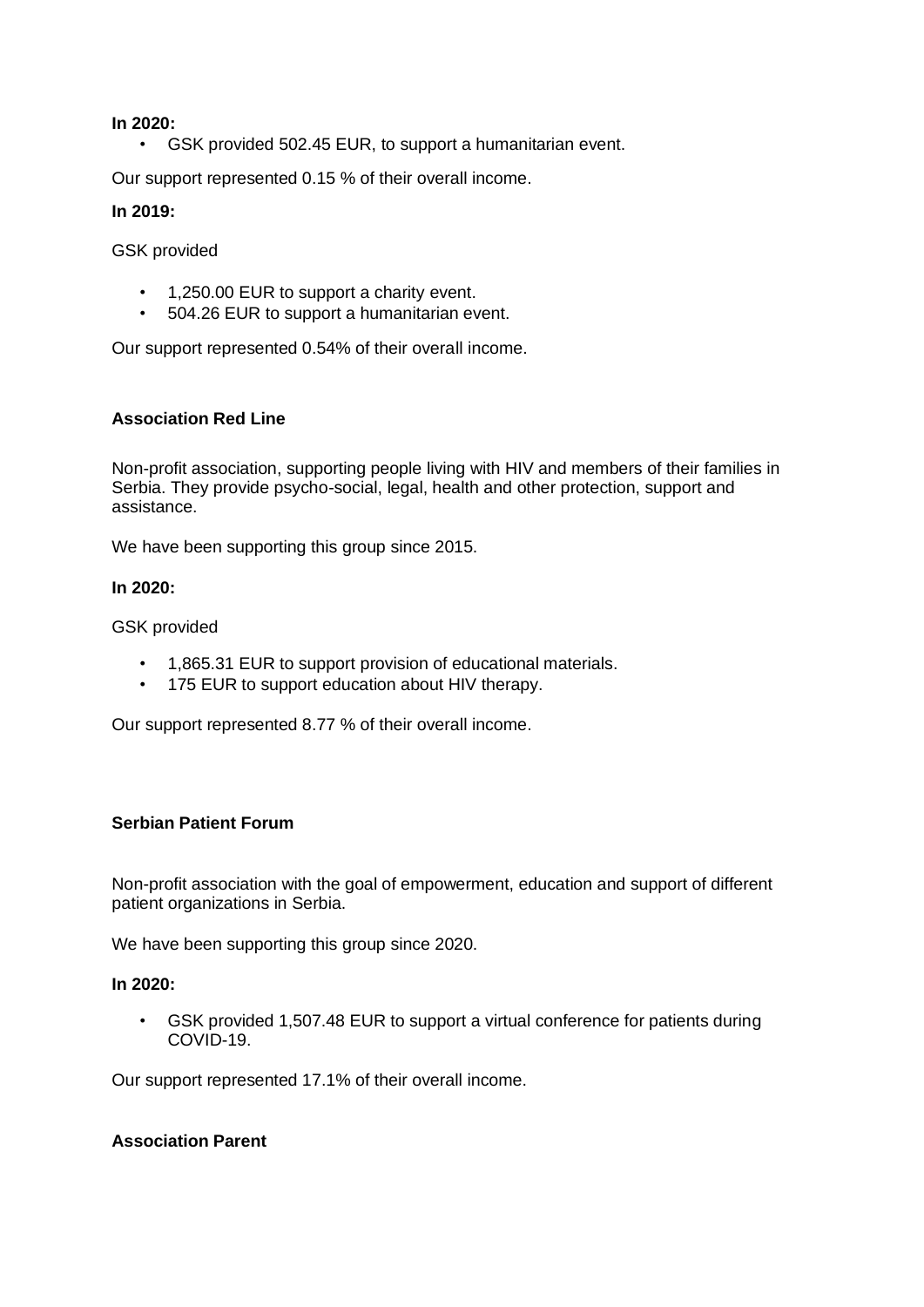Their goal is development and implementation of local and national policies that affect families in the areas of gender equality, violence prevention, health care, social care and education, all in line with the related national strategic documents.

We have been supporting this group since 2014.

#### **In 2020:**

GSK provided 2,009.79 EUR to support raising awareness about immunization.

Our support represented 23.5% of their overall income.

## **Association of Patients with Asthma Severe**

The Association of Patients with Asthma Severe is an association formed with the aim of improving the protection and treatment of patients with severe asthma through the exchange and dissemination of information related to this disease.

We have been supporting this group since 2020.

## **In 2020:**

• GSK provided 1,808.72 EUR to support webpage development and maintenance.

Our support represented 34.61% of their overall income.

# **Association Plućna hipertenzija Srbija**

Non-profit organization established to achieve the goals of improving the quality of life and rights of patients living with PAH.

We have been supporting this group since 2017.

#### **In 2019:**

GSK provided

- 1,316.59 EUR to support World Pulmonary Hypertension Day with seminars and campaigns.
- 150.29 EUR to support a disease awareness event.

Our support represented 16.52% of their overall income.

# **Vojvodina Centre for Human Rights (VCHR)**

Non-political, non-governmental, non-profit citizens' association with a focus on human rights.

We have been supporting this group since 2019.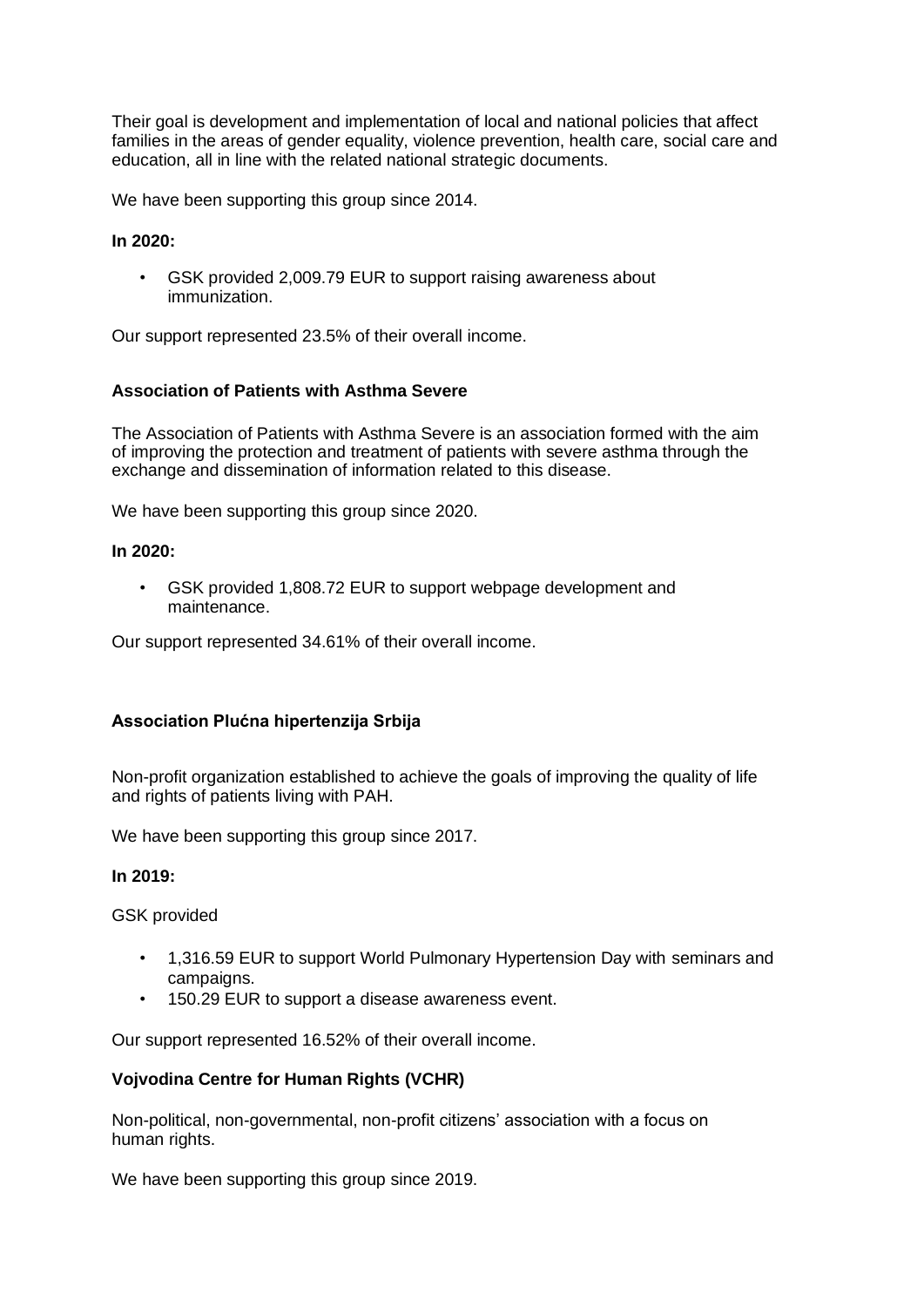## **In 2019:**

• GSK provided 2157.17 EUR to support people living with

HIV

Our support represented 19.01% of their overall income

# **Union of Serbian PLHIV (USOP)**

The USOP is an umbrella federation of organizations dealing with the protection of people living with HIV and AIDS in Serbia, founded in 2009.

We have been supporting this group since 2016.

## **In 2019 :**

• GSK provided 477.84 EUR to support the Regional HIV Advisory Board for patient associations

Our support represented 1.71% of their overall income

# **Association "Evo ruka"**

Association of parents of Children and Youth with Disabilities. Their focus is creating a sustainable support system for children with disabilities and their families in a specific local community.

We have been supporting this group since 2019.

#### **In 2019:**

• GSK provided equipment worth 1,601.93 EUR and provided spare office closets for furnishing inclusion centre space.

Our support represented 6.07% of their overall income

#### **International Aid Network - IAN**

IAN supports human rights violation survivors and other marginalised and vulnerable groups in development of their own potential for a decent life in peace.

We have been supporting this group since 2018.

#### **In 2019:**

• GSK provided 11,310.72 EUR to support an anonymous call centre that provides psychosocial support to people living with HIV who are not taking treatment.